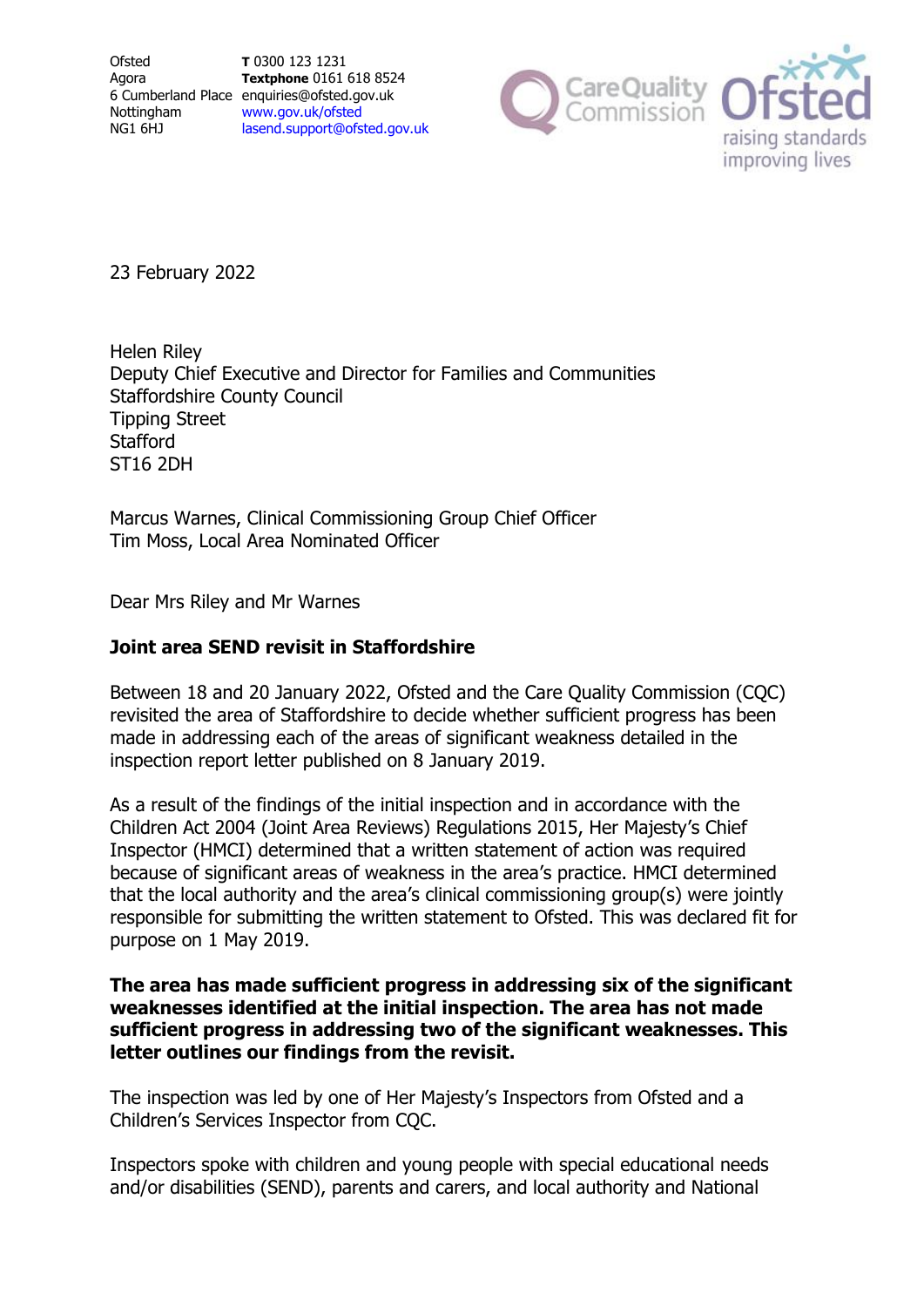



Health Service (NHS) officers. Inspectors also spoke to school leaders, the parent carer forum (PCF), Staffordshire's Special Educational Needs and Disabilities Information Advice and Support Services (SENDIASS) and representatives of Voice for Change. Inspectors looked at a range of information about the performance of the area in addressing the eight significant weaknesses identified at the initial inspection, including the area's improvement plans and self-evaluation. Inspectors also looked at a sample of education, health and care (EHC) plans and the EHC hub. Inspectors considered the responses to the parents' and leaders' surveys, the emails received from parents and documentation sent to Ofsted.

In reaching their judgements, inspectors took account of the impact of the COVID-19 pandemic on SEND arrangements in the area. Inspectors considered a range of information about the impact of the pandemic and explored how the area's plans and actions had been adapted as a result.

### **Main findings**

- Leaders in education, health and care had not worked together to **organise roles and responsibilities, establish a united vision and strategic plan, communicate effectively, drive improvement or share what works well.**
- Leaders acknowledged the findings from the last SEND inspection and identified that systemic and cultural change was needed to ensure long-term and sustainable improvements for children and young people with SEND in Staffordshire. Despite a strong commitment to move forward as a united area, the pace of change to achieve the outcomes in the written statement of action has been slower than originally planned. This is, in part, due to changes in leadership in both NHS services and the local authority. The COVID-19 pandemic has also, to some extent, hampered the pace of improvement.
- Nevertheless, since 2020/2021, momentum has gathered and there have been some improvements across the area. Stronger joint working relationships have been established across the education, health and care sectors. During the COVID-19 pandemic, area leaders improved collaborative work across services. SEND is now a priority in education, health and care services. The 2020–2025 SEND Strategy has been co-produced (a way of working where children, families and those that provide the services work together to create a decision or a service that works for them all) and sets out four key priorities and a united and agreed strategic vision.
- The SEND and Inclusion Partnership Group is now well established. It has effective governance structures and responsibilities to support the joint vision and ambition to improve outcomes for children and young people with SEND. SEND and inclusion hubs are established across the eight districts. They promote a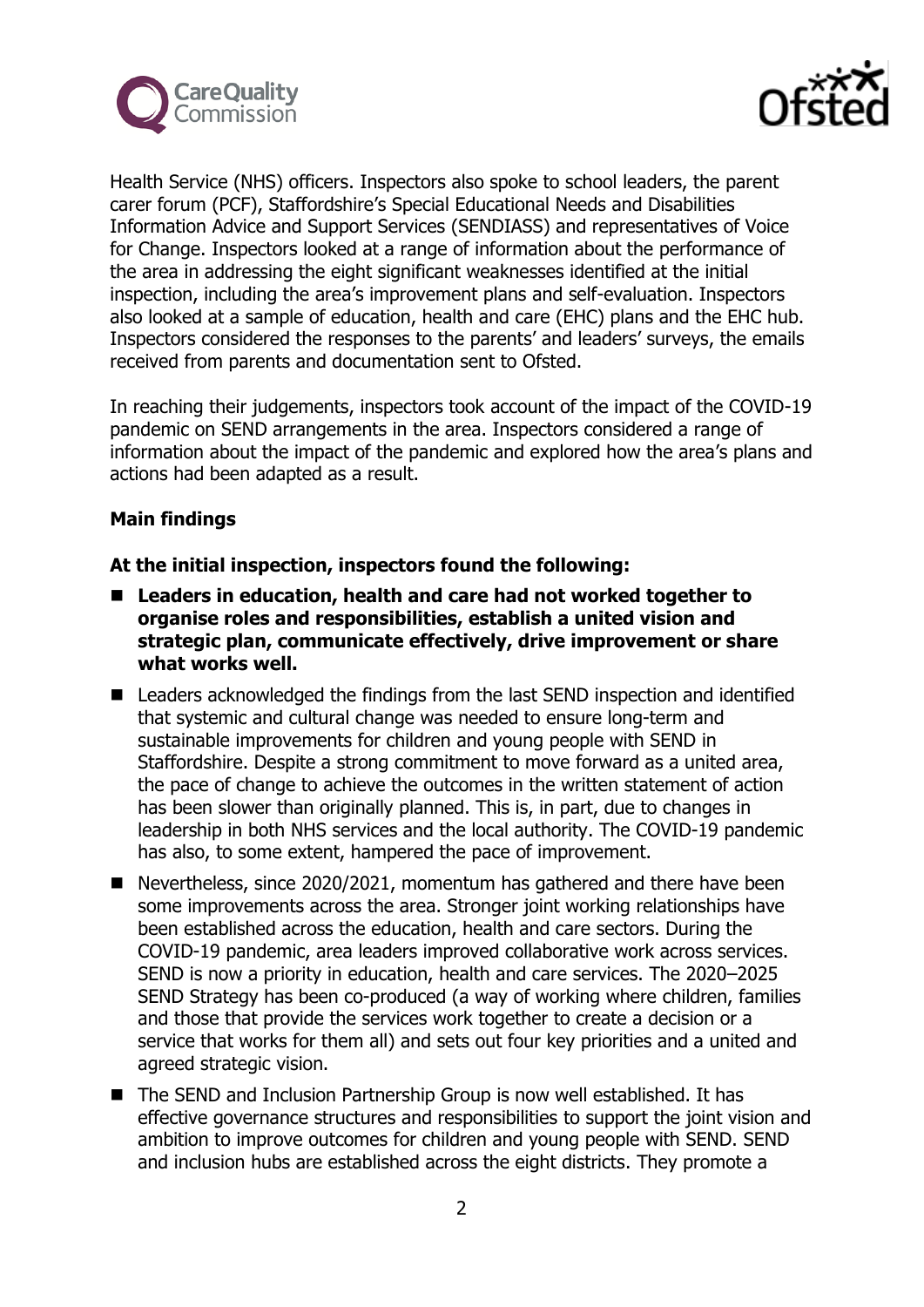



whole-system approach to inclusivity and decision-making to improve outcomes for children and young people with SEND.

### **The area has made sufficient progress to improve this area of significant weakness.**

- Aspirations and expectations for children and young people were not **routinely high enough.**
- Leaders across education, health and care have worked with a range of stakeholders, including schools, children and young people and families, to make sure that everyone has the highest expectations and ambition for what children and young people with SEND can achieve. Developing an inclusive culture has been at the forefront of this work.
- The elective home education service has increased capacity by appointing more officers since 2018. Joint working has strengthened between parents and carers and other services to ensure children and young people with SEND can access suitable provision when being electively home educated. This is improving outcomes for these children and young people. Robust processes are in place to ensure that school attendance orders are used where home education is found to not be meeting a child or young person's needs.
- The Future Matters service works closely with the SEND and inclusion hubs. The service works with schools and professionals within the hubs to identify children and young people who may need additional support to help them to achieve their potential. This early identification of need is helping to prevent issues escalating for some children and young people.
- The youth offending service project has been very successful in supporting the reduction in exclusion rates for vulnerable children and young people. To date, the service has supported 150 children and young people and seen an 85% success rate for children and young people referred into the service. This project has strengthened communication and multi-agency working. For example, there is increased engagement and training with alternative providers and pupil referral units (PRUs).
- The area has introduced a 'relational and restorative practice' initiative. This is aimed at supporting schools to work with children and young people and their families to prevent permanent exclusions. This approach has already led to some permanent exclusions being rescinded by schools. The area leaders are continuing to roll this initiative out through the district hubs.
- The processes and quality of health assessments for children looked after have improved. There is better collaborative working between health and care services. For example, there are regular multi-disciplinary team meetings to ensure that children and young people's complex needs are met effectively. All health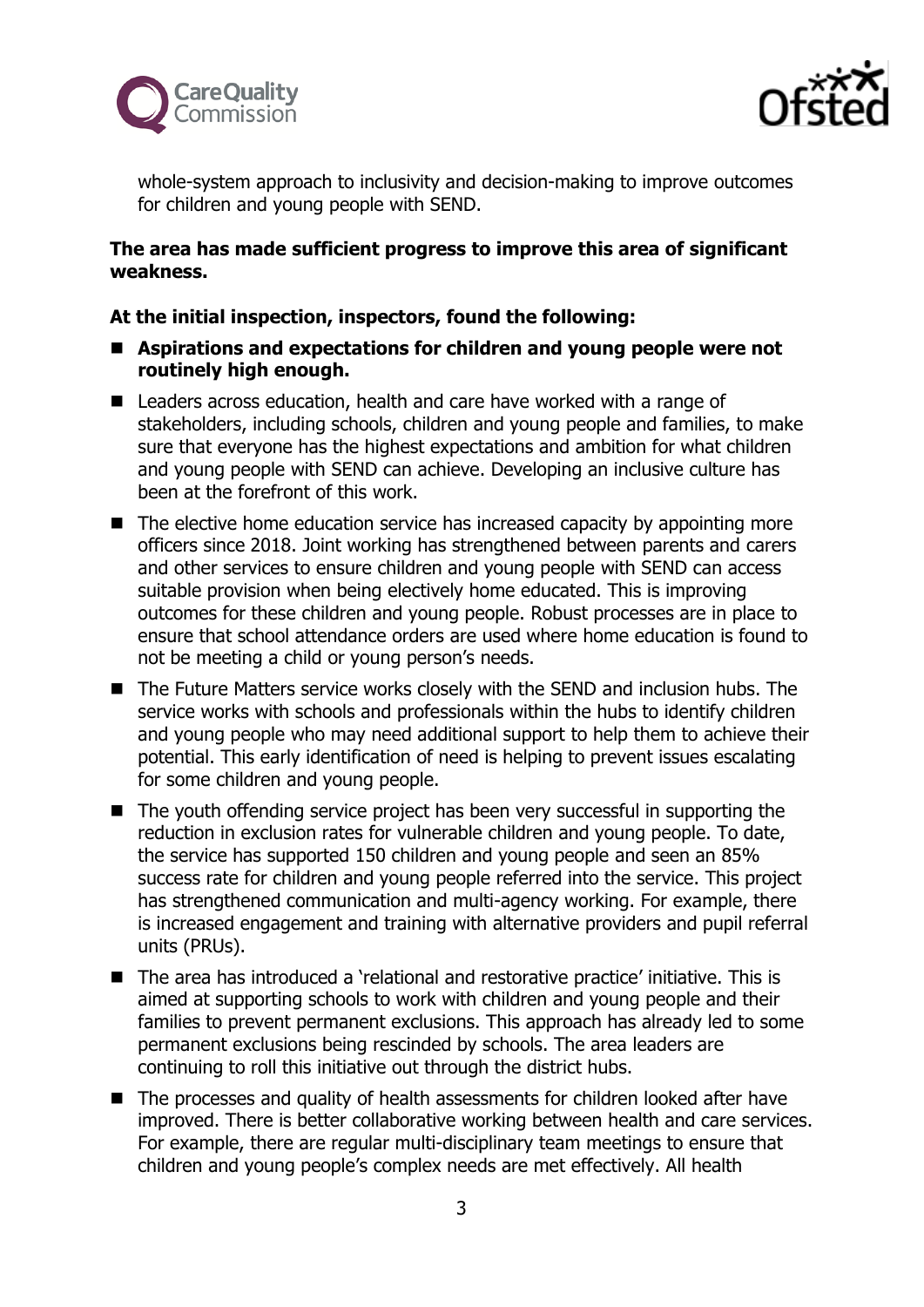



assessments completed for children and young people who are placed in other local authorities are quality assured.

### **The area has made sufficient progress to improve this area of significant weakness.**

### **At the initial inspection, inspectors found the following:**

- Co-production was weak. Parents felt that the local area did not listen **to them or their child. The 'tell it once' approach was not embedded. The area's relationships with schools and families were fragile.**
- Co-production at a strategic level has improved. A new PCF was established in May 2021. The PCF and SENDIASS are integral parts of the written statement of action and improvements to the SEND agenda. Both have been actively involved in the co-production of the autism in school services. The PCF has had some limited input into other projects, such as the 'Voice of the Child' project. Their full integration into co-production is still developing.
- There remains a significant lack of co-production with parents more widely. For example, parents and children and young people with SEND are not fully involved in the development of EHC plans or the annual review process. Progress in this area has been too slow. Many parents and carers reported that they are very frustrated with the SEND provision across the area.
- Relationships with parents remain broken and fragile and show little sign of improvement. Too many parents and carers report that there continues to be a lack of joined-up working, that they do not feel listened to, and that they continue to have challenges in accessing provision across education, health and care such as therapy services and transport. During the inspection, several of their concerns were found to be justified.
- The area's relationship with schools and providers has improved since the last inspection. The development of the district hubs has helped to facilitate this. Across Staffordshire, schools are working more closely together. There is a better understanding of children and young people's needs and more effective information-sharing between professionals. School leaders appreciate the specialist input into meetings in the hubs. While relationships with schools have improved, school and provider leaders report that there continues to be significant issues with the EHC processes, and particularly annual reviews.

### **The area has not made sufficient progress to improve this area of significant weakness.**

**At the initial inspection, inspectors found the following:**

■ The quality of EHC plans was poor. Health and care workers did not **contribute to the process effectively. The targets and outcomes in plans were not aspirational enough. The annual reviews of EHC plans were**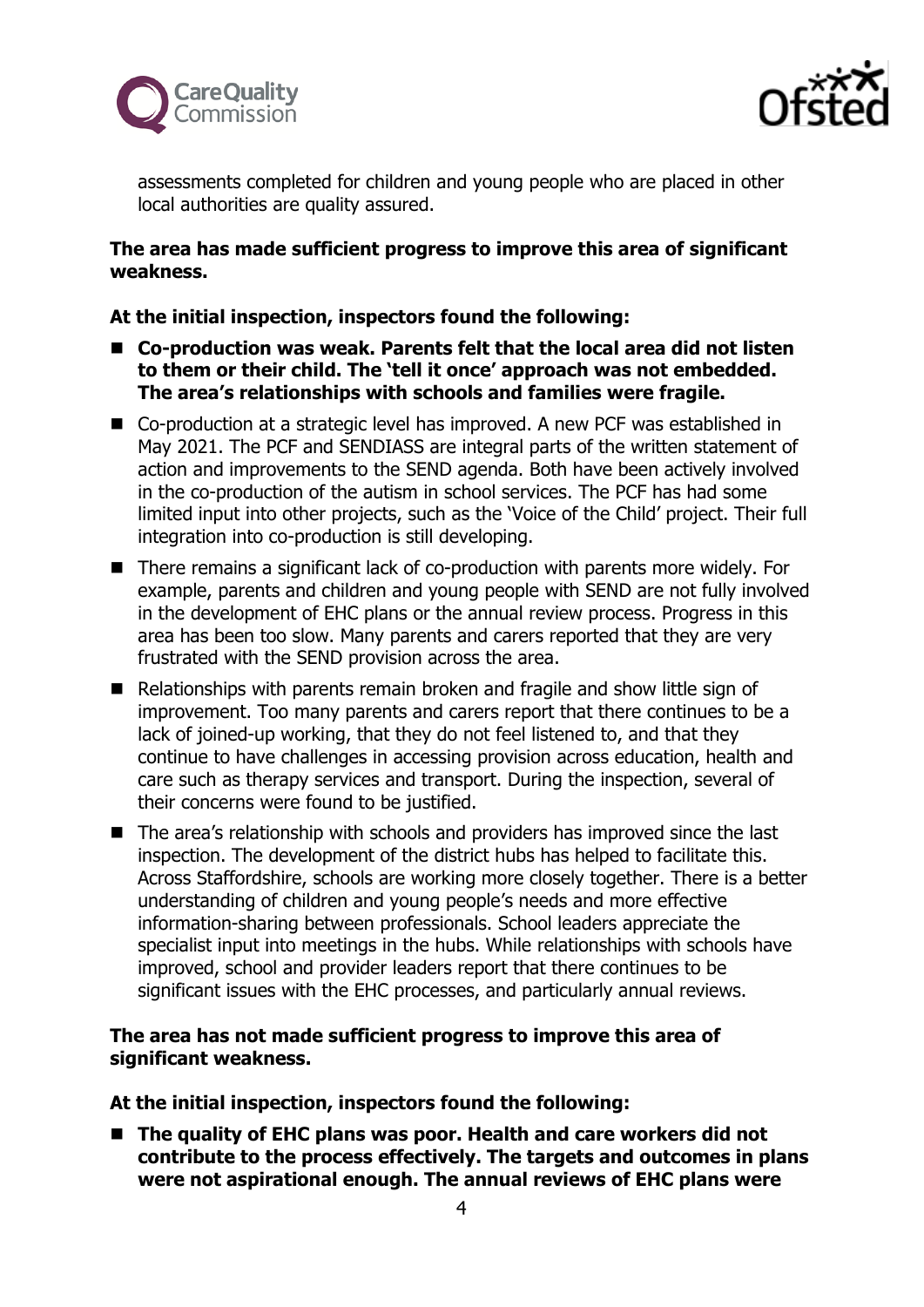



### **often not completed on time or did not contribute effectively to the review of the children and young people's needs or the support and help they received.**

- The area has developed an EHC hub, which is a digital portal for EHC assessments and annual reviews. The hub is accessible to multiple professionals and stores a range of evidence in the development of assessments and reviews. The area now has a central panel process for all EHC assessment decisions, which includes links with health and care partners. This process is aimed at promoting a consistent approach to referral and assessment across Staffordshire.
- However, the EHC assessment and annual review processes remain a significant concern. While initial assessments and the issuing of plans are showing signs of being more timely, the plans issued continue to be of poor quality. The drive to improve the timeliness of issuing new plans within the statutory deadline has been to the significant detriment of the annual review process and the quality of the plans issued. Over the last 12 months, only approximately 50% of annual reviews have been completed. This is unacceptable and does not ensure that the plans reflect up-to-date information about children and young people's needs. There continues to be limited input into needs assessment requests from health and, particularly, care.
- The majority of EHC plans reviewed during the inspection had missing information, including the voices of children and young people and parents. The outcomes are vague and do not clearly set out how the plan will improve outcomes for children and young people with SEND. In addition, some plans do not include outcomes for children with social care involvement. Many plans are not fit for purpose. Parents, carers and schools are frustrated and angry about the poor quality of EHC plans, the ineffective identification and assessment processes, the long waits for documents to be completed and shared, and the delays in completing annual reviews. On some occasions, parents have had to wait as long as three years for an annual review to be updated. Inspectors found that parents' and schools' concerns are justified.
- The area's quality standards for EHC plans were launched in 2021. However, they have not led to an improvement in the quality of the plans issued. The area is developing a multi-agency quality assurance process to review the plans. However, this is yet to be launched. Work to improve the quality of EHC plans is at an early stage of development and is yet to show any positive effect in improving the quality of EHC plans. Area leaders recognise that the quality of EHC plans remains inconsistent.
- It is clear that there is a significant lack of capacity within the EHC needs assessment panel. This will not enable the area to address the current backlog of EHC needs assessments and annual reviews. In addition to this, the parents' and school leaders' concerns that key workers do not attend annual reviews can also not be addressed. The area has recently recruited additional key workers, but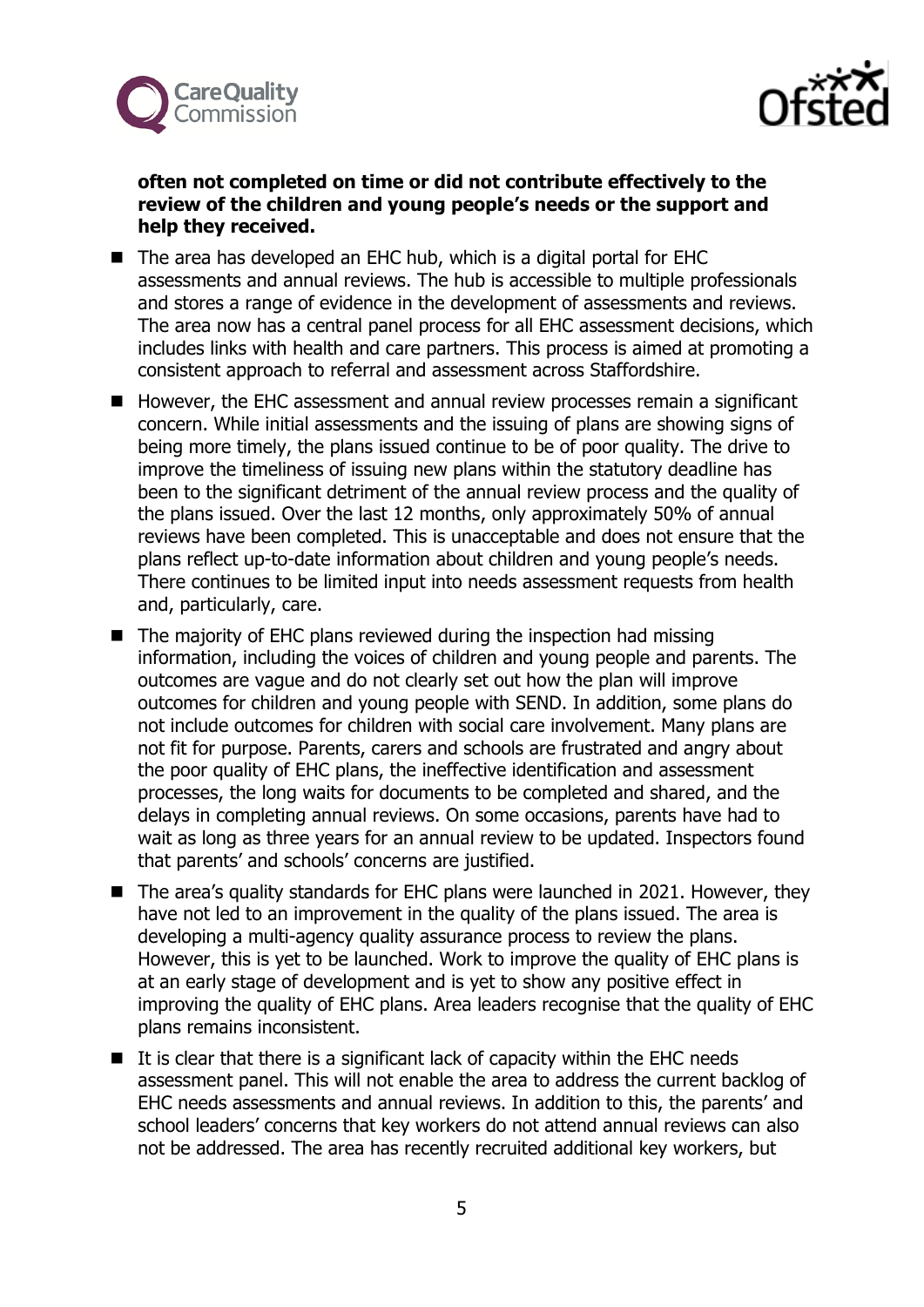



they are not yet in post. The lack of capacity within this team is a significant concern.

### **The area has not made sufficient progress to improve this area of significant weakness.**

# **At the initial inspection, inspectors found the following:**

- The review of children and young people's needs at transition points **between key stages in education and from one phase of education to another was weak. As a result, children and young people were often not prepared for the next stage of learning, training or adulthood.**
- Community health services have developed integrated pathways across a range of children's services to coordinate care and enhance the provision for families. A transition group has been established across children, young people and families' health services. There is a clear ambition and a strategic commitment to improve the transition for all children and young people within community health, for example by completing a benchmarking tool of children's health services in order to shape and influence service improvements.
- A preparation for adulthood pathway has been developed to support young people's progression into adulthood. A guide to post-16 education and additional training for practitioners, developed in conjunction with schools, careers and care colleagues, has been recently launched and is available on the local offer.
- Some school leaders report that the district hubs have improved the transition of children and young people as they move from one school to another. Leaders share detailed information about children and young people's SEND needs in the hub meetings and work together to ensure that there is a smooth transition between schools. However, other leaders report that information-sharing in hubs where primary and secondary schools are separate is more challenging, so transition is not as effective.
- The preparing for adulthood strategic group has clear plans to drive the programme forward and has identified key areas that need to be focused on further, for example the need to acknowledge that there may be different outcomes for young people who may require bespoke commissioning solutions for different pathways. Area leaders reported that COVID-19 has negatively impacted on some of the area's work. For example, the preparing for adulthood and progression to post-16 education and training professionals guide is yet to be fully rolled out across the area.

# **The area has made sufficient progress to improve this area of significant weakness.**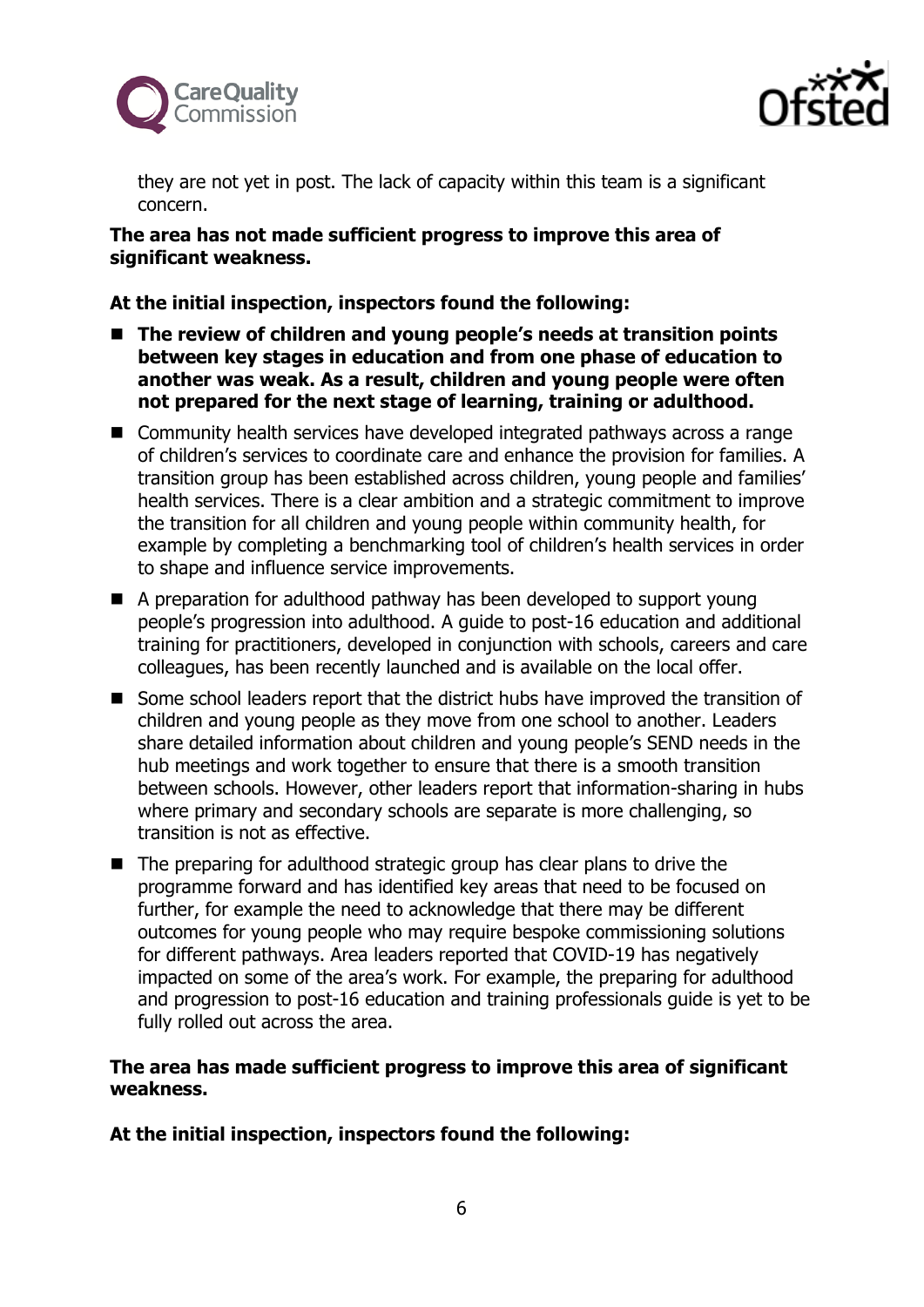



### ■ A wide range of leaders and families raised concerns about the quality **of the graduated response and the spirit of inclusion in Staffordshire.**

- The area has continued to develop the graduated response toolkit (GRTK). It consists of toolkits for early years, schools and post-16. The GRTK took longer to implement than area leaders anticipated. However, there is evidence that the GRTK is being used by a high proportion of schools across the area. In addition to this, there is evidence to show that schools are increasingly using the GRTK more effectively. For example, the number of school requests for an EHC needs assessment that are accepted is increasing. Area leaders stated that this is because of a more effective use of the GRTK and the use of the 'assess, plan, do, review' cycle.
- Leaders have a strong oversight of the number of part-time timetables that are currently being used. They review the live data that schools submit to the area's digital portal to track the use of the timetables. Leaders review this information and identify children and young people with SEND who may need additional support and intervention to help them to return to full-time education. This more detailed oversight of the use of part-time timetables means that children and young people are returning to full-time education in a timelier way.
- The district hub model has resulted in closer working relationships between schools. This enables special educational needs coordinators (SENCos) to share best practice, advice and information. Leaders report that regular hub meetings enable schools to have detailed information about children and young people with SEND and their needs.
- Hubs have engaged with multi-agency partners such as care, early help, autism outreach and sensory impairment teams. Stronger multi-agency work is enabling schools to obtain specialist advice to support children and young people in their schools.

# **The area has made sufficient progress to improve this area of significant weakness.**

- The oversight of improvement work in schools, alternative provision **and the independent sector was weak.**
- Since the last inspection, the area has carried out considerable work to improve the monitoring, evaluation and oversight of alternative provision, PRUs and independent settings. The area has a better oversight of the quality of the providers now.
- The alternative provision panel is made up of representatives of a range of settings and services. The panel checks that an alternative provision placement is appropriately matched to a child or young person's needs and monitors their progress while in the provision. This oversight and close working relationship with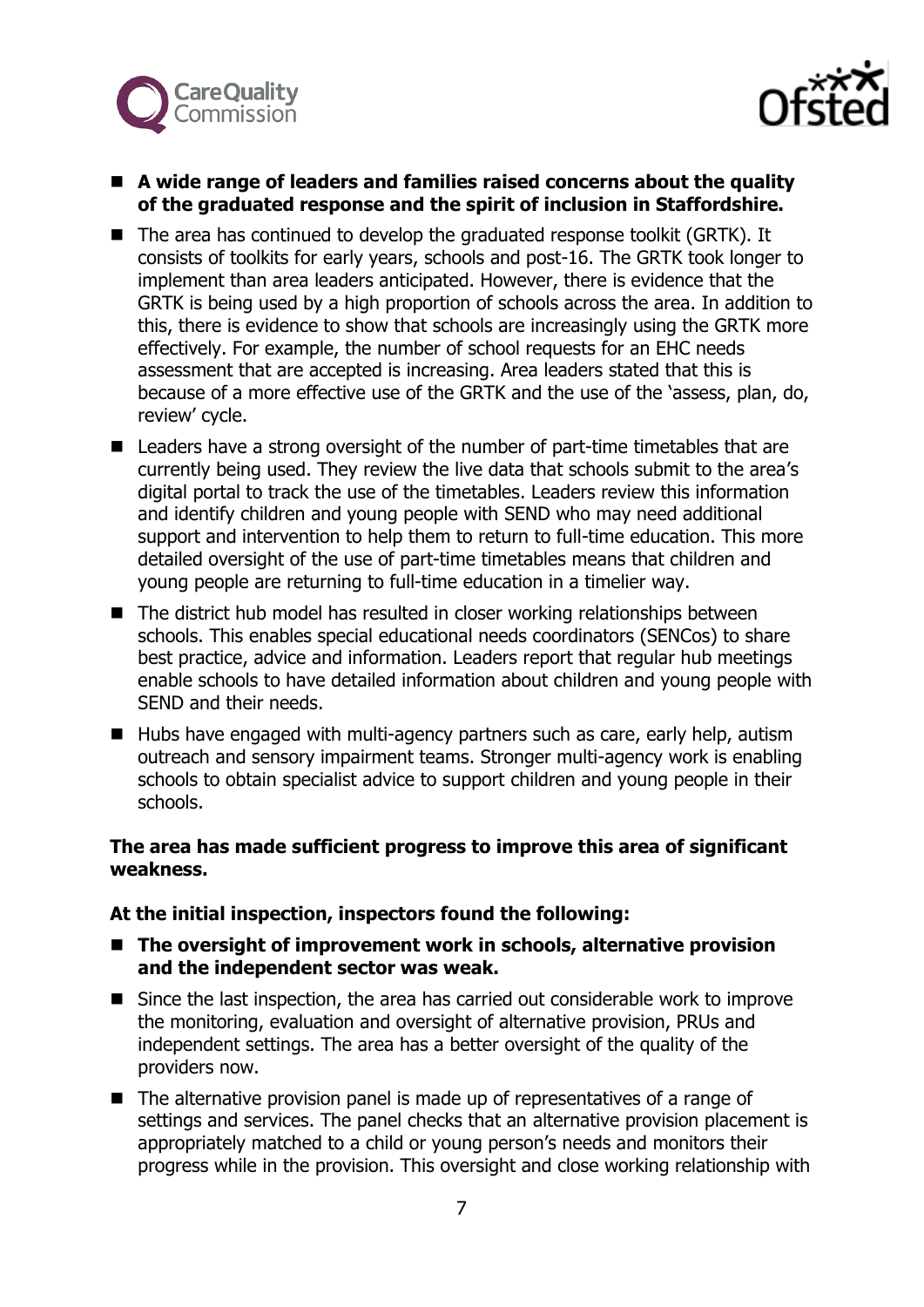



schools means that children and young people's needs are supported well and helps them to better engage with education.

- In response to the increasing number of exclusions in primary schools, area leaders recognised that alternative provision was needed in the primary sector to provide early intervention to prevent permanent exclusions. This has now been developed and the primary alternative provision is supporting primary pupils at risk of exclusion and/or with social, emotional and mental health difficulties effectively.
- There has been increased investment in the PRUs to improve the area's provision. This includes providing additional funding for children and young people, opening a new site and upgrading another. The PRUs work closely with schools to support excluded and vulnerable children and young people. Area leaders have developed a range of benchmarks and assessments that enable them to evaluate the effectiveness of the provision and how well it is improving outcomes for children and young people. In addition to this, annual school improvement partner visits have been funded to provide further quality assurance of the provision.
- There are detailed tracking systems in place to monitor where children and young people are placed in independent schools and how long they have been in the placement. Following a placement in an independent setting, reviews of the provision are carried out within set timeframes. The area now has detailed monitoring systems in place to check the effectiveness of the provision in independent schools. The vast majority of independent schools have signed up to this process.
- As a result of the close monitoring of alternative provision, PRU and independent settings, pupils on part-time timetables and excluded pupils now have access to better quality provision that more effectively meets their needs.
- The SEND training offer for education, health and care professionals has been expanded. It has been developed by utilising national resources and support from the council for disabled children. Whole-school SEND training has been completed with 25 schools, and a further 200 have accessed the initial training at this stage. School leaders recognise the work of area leaders to build capacity and expertise within their schools through this training programme.

### **The area has made sufficient progress to improve this area of significant weakness.**

- Children, young people and their families did not yet have access to the **right help and support. Arrangements for accessing some services were confusing and complicated.**
- Since the last inspection, there have been fundamental changes in area leadership, and health providers have merged. This has led to a significant shift in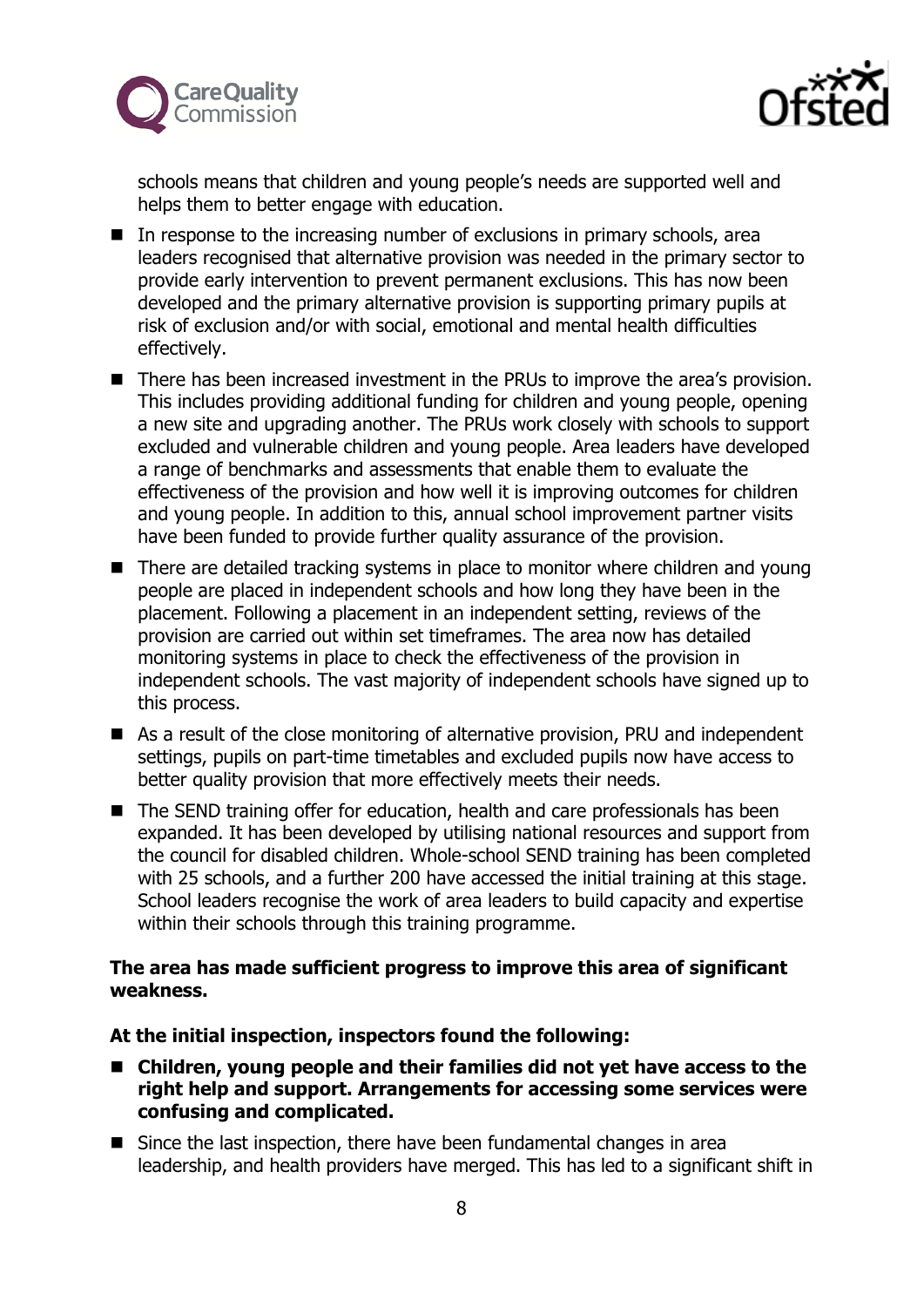



more integrated working across services. This is improving pathways to help children and young people have access to the right health support. SEND champions across health services have been identified to promote and influence provision for children and young people with SEND and their families.

- The review of access pathways for child and adult mental health and autistic spectrum disorder services up to 25 years was finalised to simplify access to their services and improve provision. The autism service in South Staffordshire has been recommissioned and there is now a single provider for autism and children's mental health services with the same leadership and oversight.
- Since the last inspection, education, health and care attendance at a range of multi-agency meetings and panels has increased. This strengthens operational professional relationships to support early intervention and coordinate care for children and young people. The SEND and inclusion hubs and district model have enhanced joint working.
- The local offer has been revised. Stakeholders have been told about the changes. Information is regularly reviewed and updated to more accurately reflect the local area's SEND offer. This means that parents have better information about resources to help and support their children. The number of people accessing the local offer has more than doubled since the last inspection.
- However, some parents and carers still report challenges with accessing some education, health and care provision and services. For example, some parents have paid for private assessments to form part of their child's EHC needs assessments to ensure that their child's needs are fully reflected in the EHC needs assessment process.

# **The area has made sufficient progress to improve this area of significant weakness.**

The area has made sufficient progress in addressing six of the eight significant weaknesses identified at the initial inspection. As not all the significant weaknesses have improved, it is for DfE and NHS England to determine the next steps. Ofsted and CQC will not carry out any further revisit unless directed to do so by the Secretary of State.

Yours sincerely

Ann Pritchard **Her Majesty's Inspector**